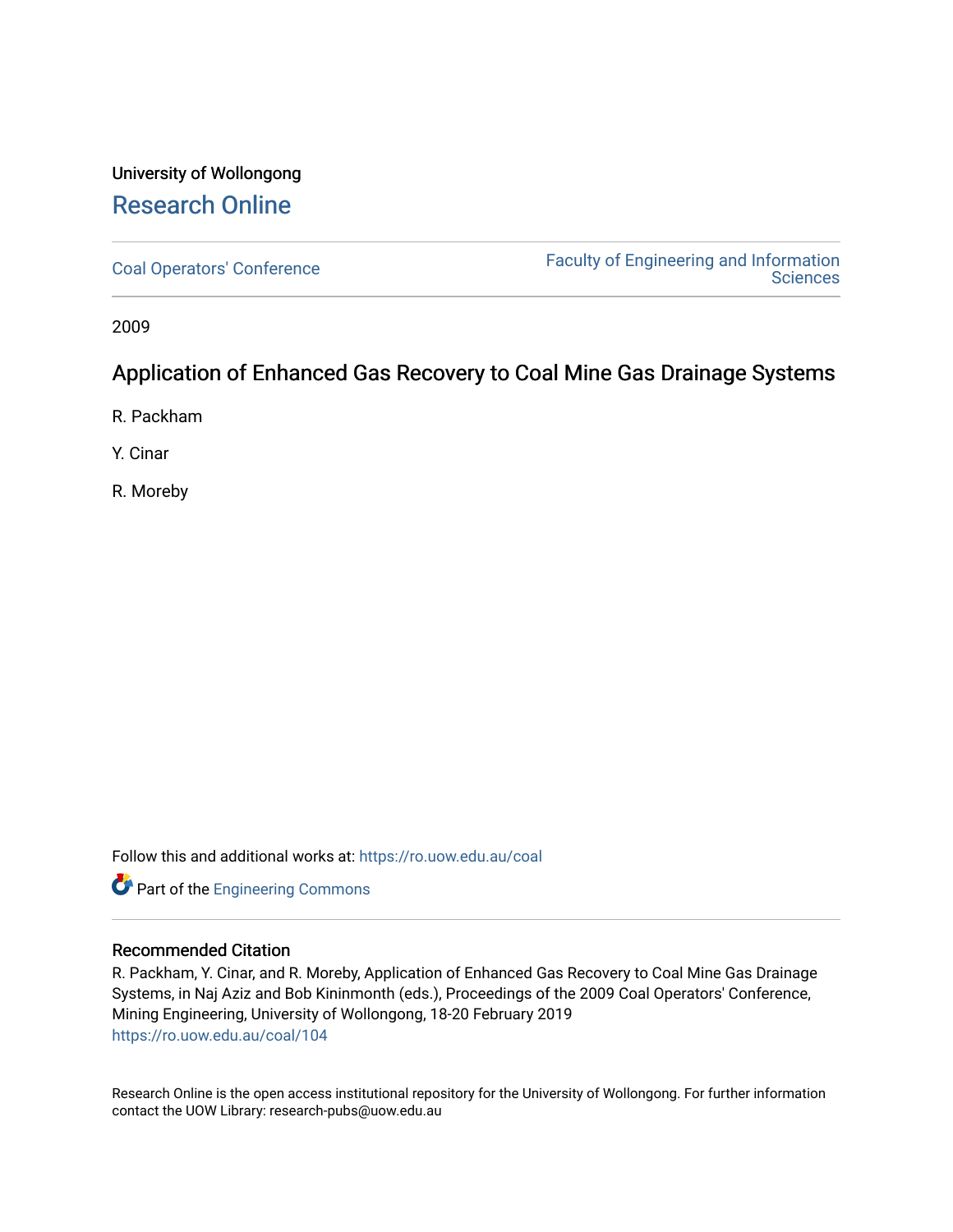# **APPLICATION OF ENHANCED GAS RECOVERY TO COAL MINE GAS DRAINAGE SYSTEMS**

# **Russell Packham<sup>1</sup> , Yildiray Cinar<sup>1</sup> , Roy Moreby.<sup>1</sup>**

ABSTRACT: Over the past 30 years rapid development of the coalbed methane industry in the USA and Australia has stimulated research into the mechanisms that control gas migration in coal seams. A technique for enhancing gas recovery from coal was trialed in the San Juan Basin, USA in 1998. The results showed a sustained 500% increase in gas production rates. The technique involves using an injectant gas to stimulate coalbed gas diffusion and increase seam permeability. This paper describes the technique, the potential applications for coal mining and presents a conceptual field trial for an Australian coal mine to demonstrate the effectiveness in partially drained coal mine workings.

# **INTRODUCTION**

In 1990 Puri and Yee published a paper describing a coal bed methane reservoir as analogous to an absorbent bed. Adsorbent bed regeneration techniques are described as follows (Puri and Yee 1990):

- Pressure depletion equating to "drawdown" of a coalbed methane gas well, or drilling of an underground gas drainage hole at atmospheric pressure.
- Thermal desorption reducing the capacity of coal to adsorb gas by increasing the temperature of the coal (not practical for an underground coal mine).
- Displacement desorption  $-$  stimulating desorption by displacement with a more strongly adsorbing gas  $(CO<sub>2</sub>)$
- Inert gas stripping stimulate desorption by flushing the absorbent bed (coal seam) by a non- adsorbing or weakly adsorbing gas nitrogen  $(N<sub>2</sub>)$  to increase concentration gradient.

Most subsequent investigations of enhanced gas recovery have revolved around the theory of the mechanisms and economics in relation to coalbed methane gas. This paper explores the possibility of enhanced gas recovery utilizing an inert gas stripping technique in relation to coal mine gas drainage.

## **BACKGROUND**

## **Gas drainage objectives in coal mines**

Pre-drainage of gas in an underground coal mine is generally conducted for one or more of the following reasons:

- Management of an outburst hazard
- Management of development rib emission
- Management of frictional ignitions (both longwall and development)
- Maintenance of ventilation contaminants to acceptable levels  $(CH_4, CO_2, H_2S)$

 $\overline{a}$ <sup>1</sup> School of Mines, UNSW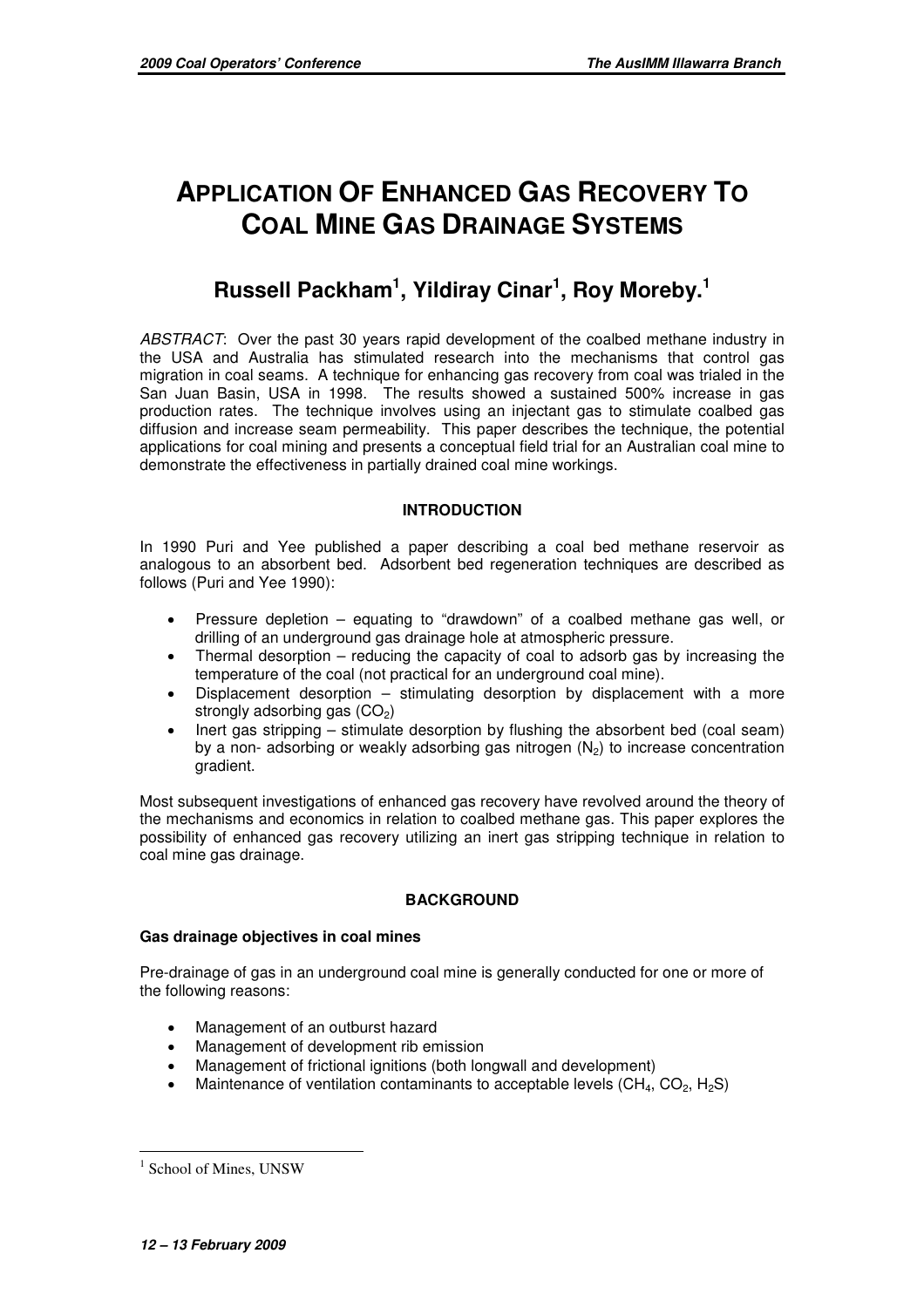In general it is the residual gas content of the coal, after gas drainage operations have been conducted, which is important for coal mine operators. The residual value may be a predetermined gas content for an outburst threshold or may be a level at which the problems described above are considered manageable (typically 2  $\text{m}^3$ /t) (Packham 2005).

Achieving specific residual gas content is not a primary objective for coal bed methane (CBM) operators. For a CBM operator, gas production cost is the primary driver, consequently any processes that incur costs, such as the use of an injectant gas to enhance gas production are cautiously examined (Stevenson, Pinczewski and Downey 1993; Reeves, Davis and Oudinot 2004).

In the Hunter Valley, Australia, examples exist where developed longwall reserves have been sterilised as a consequence of gas drainage lead times (Robertson 2008). Likewise in the Illawarra southern coalfield, potential coal reserves may have to be sterilised due to gas drainage limitations (Black 2007). Clearly the economic considerations for enhanced gas recovery differ between the coalbed methane industry and the coal mining industry.

## **GAS DRAINAGE MECHANISM**

In order to explain the process of enhanced gas recovery it is desirable to understand the mechanism of gas production from a coal seam. Two processes control the rate of gas recovery from a coal seam under pressure depletion as a means of drainage, Darcy's law in relation to gas and water flow through the cleat system and Fick's Law in relation to diffusion of the adsorbed gas from the coal matrix into the cleat.

## **Darcian Flow**

Darcy's Law describes a 1-D, single phase flow through a porous medium (coal seam) in the following manner:

$$
v_x = -\frac{k_x}{\mu} \left( \frac{\partial P}{\partial x} - \rho g_x \frac{\partial D}{\partial x} \right)
$$

(1)

Volumetric flux in the x direction,  $v_x$ , is a function of seam permeability,  $k_x$ , the fluid viscosity, µ, and the incremental pressure drop. The pressure drop relates to the difference in gas drainage borehole pressure and the seam gas pressure. Seam permeability is a dominant parameter for gas production rates. In Australian longwall mining environments the coal seams are typically comparatively level, as a consequence gravitational effects on gas flow are negligible.

Gray (1987) described permeability of a coal in relation to the changes in effective stress in the coal seam, where, if water is removed from the cleat, the matrix blocks are less constrained and tend to compress the cleat. This process, referred to as cleat compression, leads to a reduction in permeability. As the fluid pressure in the cleat system falls, gas desorption occurs. The release of gas from the matrix into the cleat subsequently causes the matrix to shrink and a reduction in effective horizontal stress. In terms of permeability changes, the two processes, cleat compression and matrix shrinkage tend to cancel each other. Gray relates the matrix shrinkage to effective stress in terms of a linear change in strain for a change in sorption pressure.

Palmer and Mansoori (1998) proposed a relationship for relative changes in permeability using the cubic relationship between permeability and porosity (cleat volume)

$$
\frac{k}{k_o}=\left(\!\frac{\varPhi}{\varPhi_o}\!\right)^{\!\!\mathtt{S}}
$$

(2)

where  $k_0$  and  $\Phi_0$  are reference permeability and reference porosity respectively. Equation 2 reads that permeability normally depends on pore throat volume, the more open the cleat the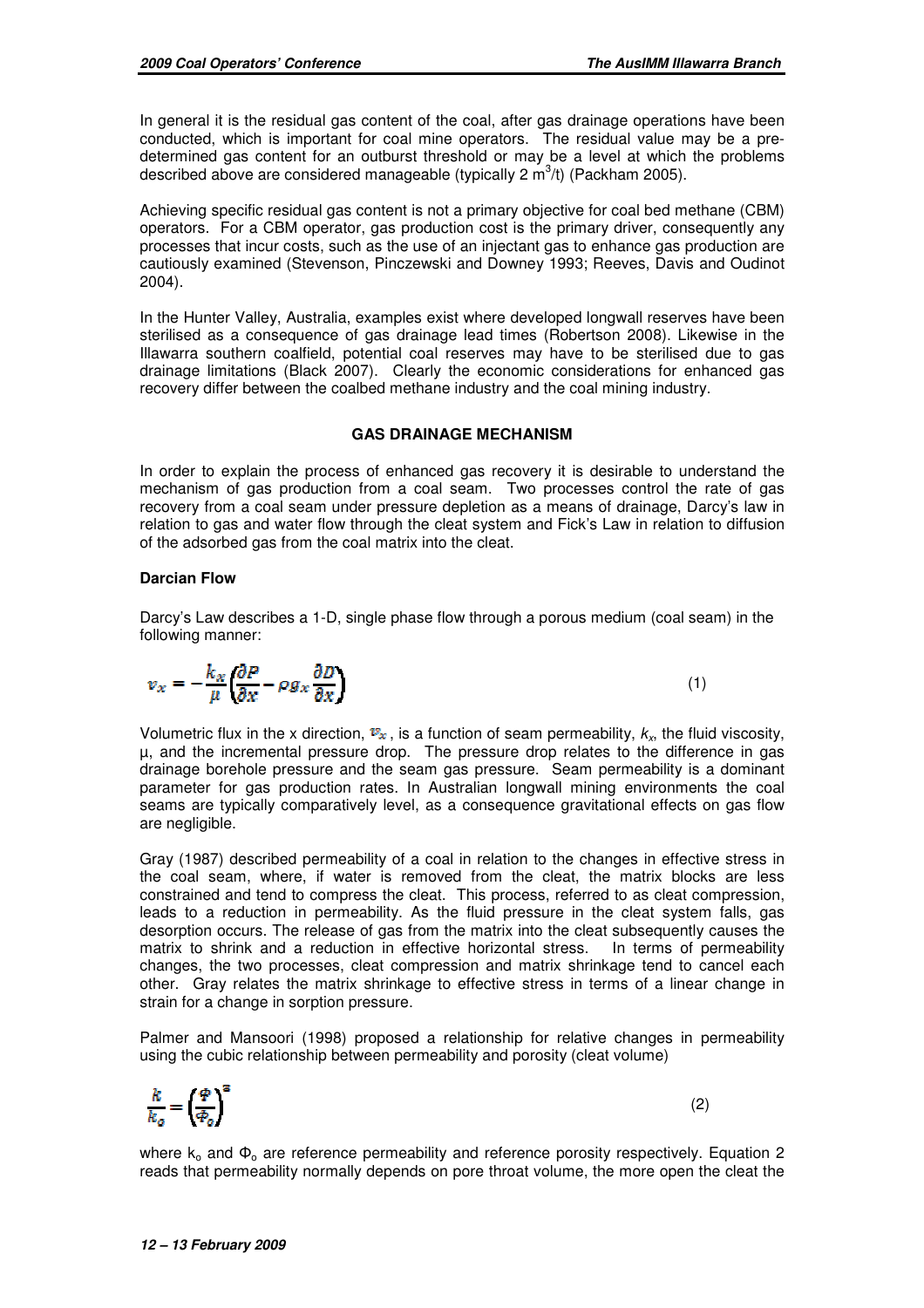(7)

greater the permeability. Palmer and Mansoori (1998) show the relative change in porosity in response to change in reservoir pressure is given by:

$$
\frac{\Phi}{\Phi_0} = 1 - \frac{c_m}{\phi_0} (p - p_0) + \frac{\varepsilon_l}{\phi_0} \left(\frac{K}{M} - 1\right) \left(\frac{\beta p}{1 + \beta p} - \frac{\beta p_0}{1 + \beta p_0}\right) \tag{3}
$$

Where  $c_m$  is matrix compressibility, K is bulk modulus, M is unconstrained axial modulus. The three parameters are derived from the coal geo-mechanical properties of Young's modulus and Poisson's Ratio. The terms ε<sub>l</sub> and β are parameters matching volumetric strain caused by matrix shrinkage resulting from gas desorption. Reservoir pressure and initial reservoir pressure are p and p0 respectively.

Change in coal bed permeability in relation to change in effective stress is described by Seidle (Seidle, Jeansonne and Erickson 1992):

$$
k = k_o e^{-2c_f(\sigma - \sigma_o)}
$$
\n<sup>(4)</sup>

where the parameter,  $c_{\textit{f}_{2}}$  is cleat-volume compressibility. Shi and Durucan (2004) developed a relationship to enable calculation of change in horizontal effective stress resulting from changes in reservoir pressure and desorption of gas from the coal:

$$
(\sigma - \sigma_0) = -\frac{\nu}{1 - \nu} (p - p_0) + \frac{E}{3(1 - \nu)} \varepsilon_l \left( \frac{p}{p + P_e} - \frac{p_0}{p_0 + P_e} \right) \tag{5}
$$

where  $\varepsilon_l$  and  $P_{\varepsilon}$  are matrix shrinkage constants,  $\nu$  and  $E$  are the Poisson's ratio and Young's Modulus of the coal, respectively. Initial or reference horizontal stress and pore pressure are  $\sigma_0$  and  $p_0$ , respectively. The two terms on the right hand side of the equation relate to cleat compression and matrix shrinkage respectively.

Volumetric shrinkage strain is considered in both the Palmer/Mansoori and Shi/Durucan formulations to be related to the Langmuir type relationship of matrix strain at maximum adsorbed gas content and the gas content pressure at which half of the maximum strain occurs:

$$
\Delta \varepsilon_z = \varepsilon_l \left( \frac{\beta p}{1 + \beta p} - \frac{\beta p_0}{1 + \beta p_0} \right) = \varepsilon_l \left( \frac{p}{p + P_\varepsilon} - \frac{p_0}{p_0 + P_\varepsilon} \right) \tag{6}
$$

where  $P_{\epsilon}=1/\beta$ . Shi and Durucan (2005) further developed this relationship to account for matrix swelling (as may occur where a gas adsorbs onto the coal matrix in enhanced gas drainage). Assuming the pressure of the free gas in the cleat is in equilibrium with the adsorbed gas, then:

$$
\Delta \varepsilon_s = \alpha_s (V - V_o)
$$

where  $\alpha_s$  is the volumetric shrinkage/swelling coefficient for a specific gas (i.e. a seam gas, methane or an injectant gas such as nitrogen), V corresponds to the gas content at reservoir pressure, p;  $V_0$  is the gas content at initial reservoir pressure  $p_0$ . V and  $V_0$  can be determined using the Langmuir isotherm (Zuber 1996):

$$
V = \frac{V_L \beta p}{\beta p + 1} \tag{8}
$$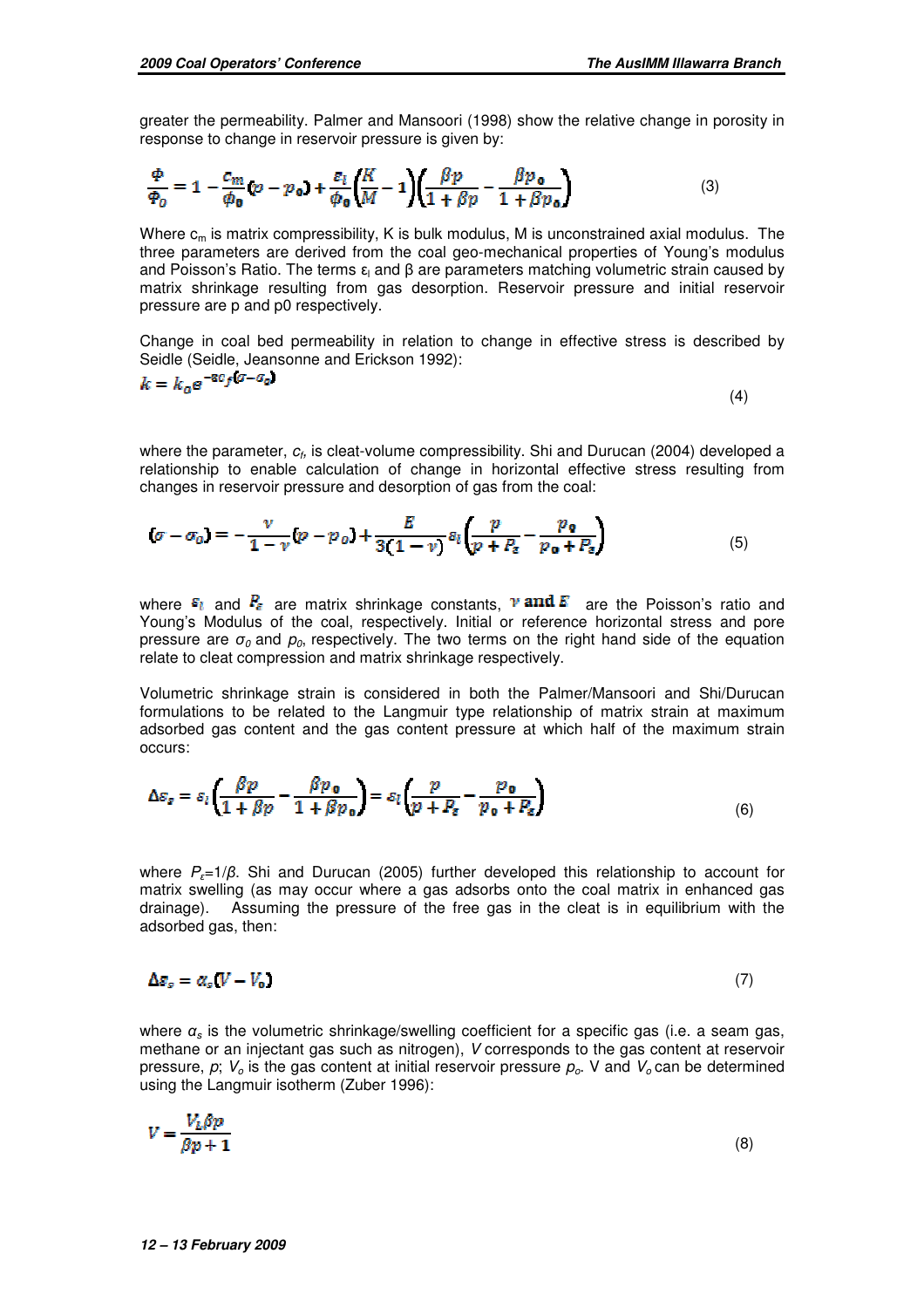where  $\beta$  is the Langmuir constant, and  $V_L$  is the Langmuir volume defining the adsorption isotherm for a single gas in a specific coal seam. This allows the change in effective horizontal stress to be determined resulting from cleat compression and matrix shrinkage or swelling due to change in pore pressure:

$$
(\sigma - \sigma_0) = -\frac{\nu}{1 - \nu} (p - p_0) + \frac{E \alpha_s V_L}{3(1 - \nu)} \left( \frac{\beta p}{1 + \beta p} - \frac{\beta p_0}{1 + \beta p_0} \right) \tag{9}
$$

It can be seen that change in permeability of a coal seam can be related to either change in porosity (equation 3) or effective horizontal stress (equation 5) and that both formulations are dependent on change in reservoir pressure. The effect of matrix swelling, resulting from adsorption of an injectant gas into the coal may also be determined (equation 9).

In an enhanced gas drainage process using nitrogen as an injectant, the coal matrix desorbs one gas, generally methane or carbon dioxide, and adsorbs nitrogen. The net matrix shrinkage effect is thus determined by the volumetric shrinkage coefficient,  $\alpha_s$  and the Langmuir isotherm parameters for the desorbing and adsorbing gasses.

#### **Diffusional Flow**

Diffusion of gas from the coal matrix into the cleat system may be described by the modified Fick's law (Zuber 1996):

$$
q_{gm} = \frac{8\pi DV_m}{s_f^2} (C_m - C(p))
$$
\n(10)

where gas production rate  $q_{gm}$ , is a function of matrix volume,  $V_m$ , and the difference between the matrix gas concentration,  $C_m$ , less the equilibrium concentration at the matrix cleat boundary  $C(\rho)$ . The diffusion coefficient, D, and fracture spacing  $s_f$ , are normally resolved by the use of desorption time,  $\tau$ , which is derived from gas content testing.

$$
\tau = \frac{s_f^2}{8\pi D} \tag{11}
$$

It is significant that the gas production rate is a function of difference in the gas concentration rather than the gas pressure. In a primary production (pressure depletion), the gas composition in the matrix is the same as the gas composition in the cleat, then difference between  $C_m$  and  $C(p)$  is proportional to the difference between the cleat pressure and adsorbed gas pressure. If however the cleat system is flooded with an inert gas, such as nitrogen, then difference in concentration of the seam gas between the matrix and cleat is significantly increased.

#### **Relative Permeability**

A third property which regulates the gas flow through the cleat system is the relative permeability of gas and water within the cleat at varying water saturation levels. In simple terms, when the cleat system is saturated with only water no gas will flow; as the water saturation decreases the effective permeability of gas slowly increases and gas may begin migrating through the cleat (Figure 1). This is the reason why coal seams must be dewatered for successful gas drainage. In relation to enhanced gas recovery, where an injectant is introduced into a cleat system the coal matrix may be compressed and the cleat volume increased.

Because water is only slightly compressible the water volume in the cleat system remains roughly constant but the cleat volume increases, resulting in an apparent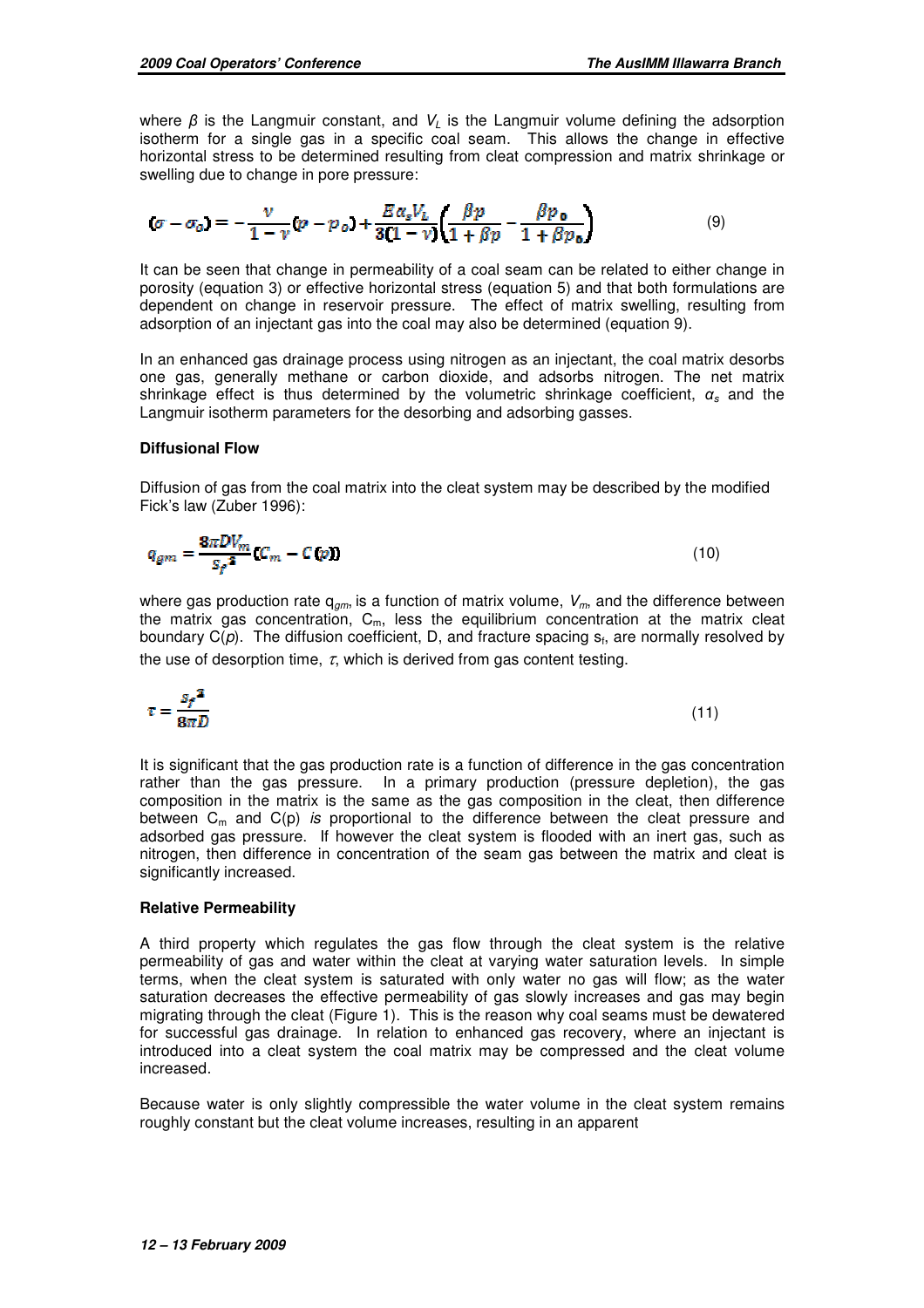

#### **Figure 1 - Relative Permeability Curve for gas and water (permeability <1mD) (SIMED2 handbook 2003 pp.16)**

reduction in water saturation. The effect is not only to increase absolute permeability but to reduce the cleat water saturation and thus improve the gas relative permeability. (Gray 1987; Stevenson Pinczewski and Downey1993; Mavor and Gunter 2004).

- 1. Increased permeability resulting from a change in effective horizontal stress or cleat porosity (Equations 3, 5 and 9)
- 2. Increased concentration gradient between the matrix and cleat interface and thus diffusion rate (Equation 6)
- 3. A reduced water phase saturation in the cleat system resulting in an improved effective permeability to the gas phase.

## **FIELD TRIALS**

## **Coal Mine Field Trials**

There are no documented cases of an injectant gas being used for enhanced gas recovery in coal mine gas drainage systems. Two references to the possibilities that nitrogen may provide in relation to coal mine gas drainage focus on the potential for improved drainage in low permeability environments (Thakur 2006; Brunner 2007).

Thakur (2006), suggested that gas flooding using nitrogen or carbon dioxide may be a solution to drainage in low permeability (<1mD) environments. Brunner (2007), claimed that for a 0.1mD permeability reservoir, nitrogen enhanced drainage would achieve a 50% gas content reduction in 7.2 months compared to 12 months for hydraulic fracture stimulation, and 24 months for traditional pressure depletion. Brunner does not provide site charaterisation details or well/borehole geometry.

## **Enhanced coalbed methane (ECBM) field trials**

Nitrogen has been used as an injectant in three ECBM field trials. The trials were conducted to examine the potential for  $CO<sub>2</sub>$  sequestration with associated enhanced methane recovery. Nitrogen injection was conducted to develop an understanding of the behaviour of the gas in coal seams.

#### Tiffany trial, San Juan basin, Colorado, US

The Tiffany trial was conducted in an existing CBM operation which utilized vertical wells drilled to intersect 4 seams of ~14.3m total thickness at an average depth to top of the highest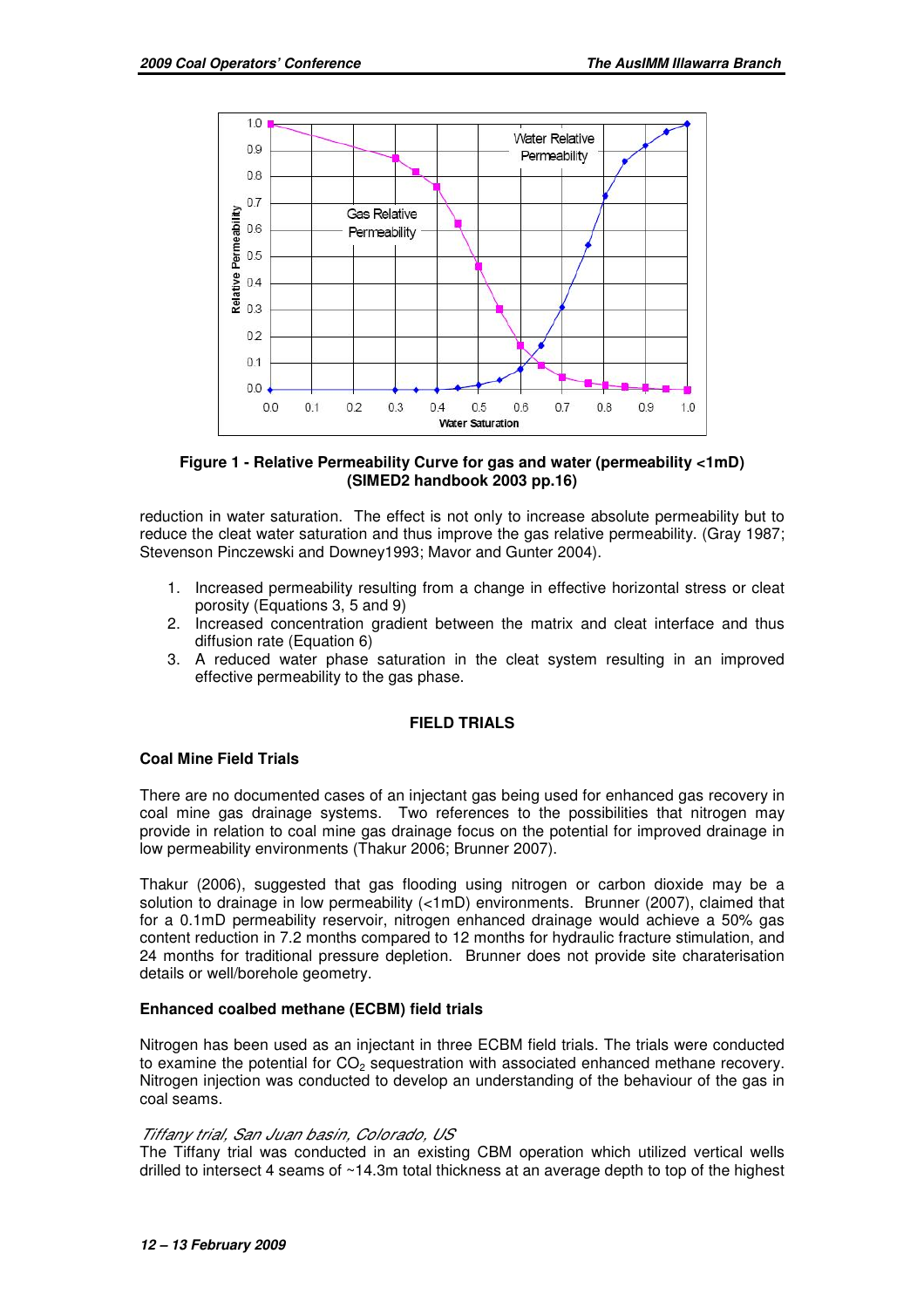seam of 926m (Reeves and Oudinot, 2004). The production wells were spaced 320 acre. CBM primary production began in 1983; ECBM utilizing nitrogen began in 1998 and concluded in 2002. During the trial the methane production rate increased by fivefold (Figure 2). Initial seam permeability was assumed to be 8 mD, and porosity of 0.2%. An anticipated feature of the trial was the nitrogen breakthrough at the production wells, and the reduced water flow rate at the production wells.

#### Fenn-Big Valley trial, Alberta, Canada

The Fenn-Big Valley trial occurred between 1998 and 2000. The trial involved two wells, one of which was an existing oil well which had been drilled through coal measures, the other well was purpose drilled. The oil well was re-completed to allow access to a Medicine River seam at a depth of  $\sim$ 1259m. Both wells were subject to CO<sub>2</sub> injection subsequently experiencing losses in injectivity. Injection trials using nitrogen and flue gas demonstrated increases of absolute permeability from initial conditions of 1.2mD to 13.8mD for nitrogen injection and 0.985mD to 23.7mD for the flue gas injection (Mavor, Gunter and Robinson 2004). Mavor describes 'the injection ballooned the natural fracture system and substantially increased the permeability'.

### Yubari trial, Hokaido, Japan

The Yubari trial in the Ishikari coal field, Japan, was a  $CO<sub>2</sub>$  sequestration trial conducted between 2003 and 2008 (Shi, Durucan and Fujioka 2008). The trial involved drilling two wells to access a coal seam at about 890m depth. The injection well (IW-1) was subject to a period of initial pressure depletion, followed by multi-well production tests involving the injection of  $CO<sub>2</sub>$  at IW-1 and subsequent monitoring of pressure, flow and gas composition characteristics at production well, PW-1. The results from the  $CO<sub>2</sub>$  injection trials indicated a significant loss in injectivity due to matrix swelling and associated permeability loss, (a similar effect had been observed in a  $CO<sub>2</sub>$  ECBM trial in the San Juan Basin). Permeability fell from 1mD to 0.1mD due to  $CO_2$  injection. In an attempt to improve the  $CO_2$  injection rate N<sub>2</sub> was injected at IW-1. Modelling of the results indicated that an improvement in well block permeability from 0.1mD to 40mD was achieved. This improvement in permeability enabled a temporary four-fold increase in subsequent  $CO<sub>2</sub>$  injection.



**Figure 2 - Coal seam methane production and nitrogen injection gas rates for the Tiffany project (after Reeves and Oudinot 2004)**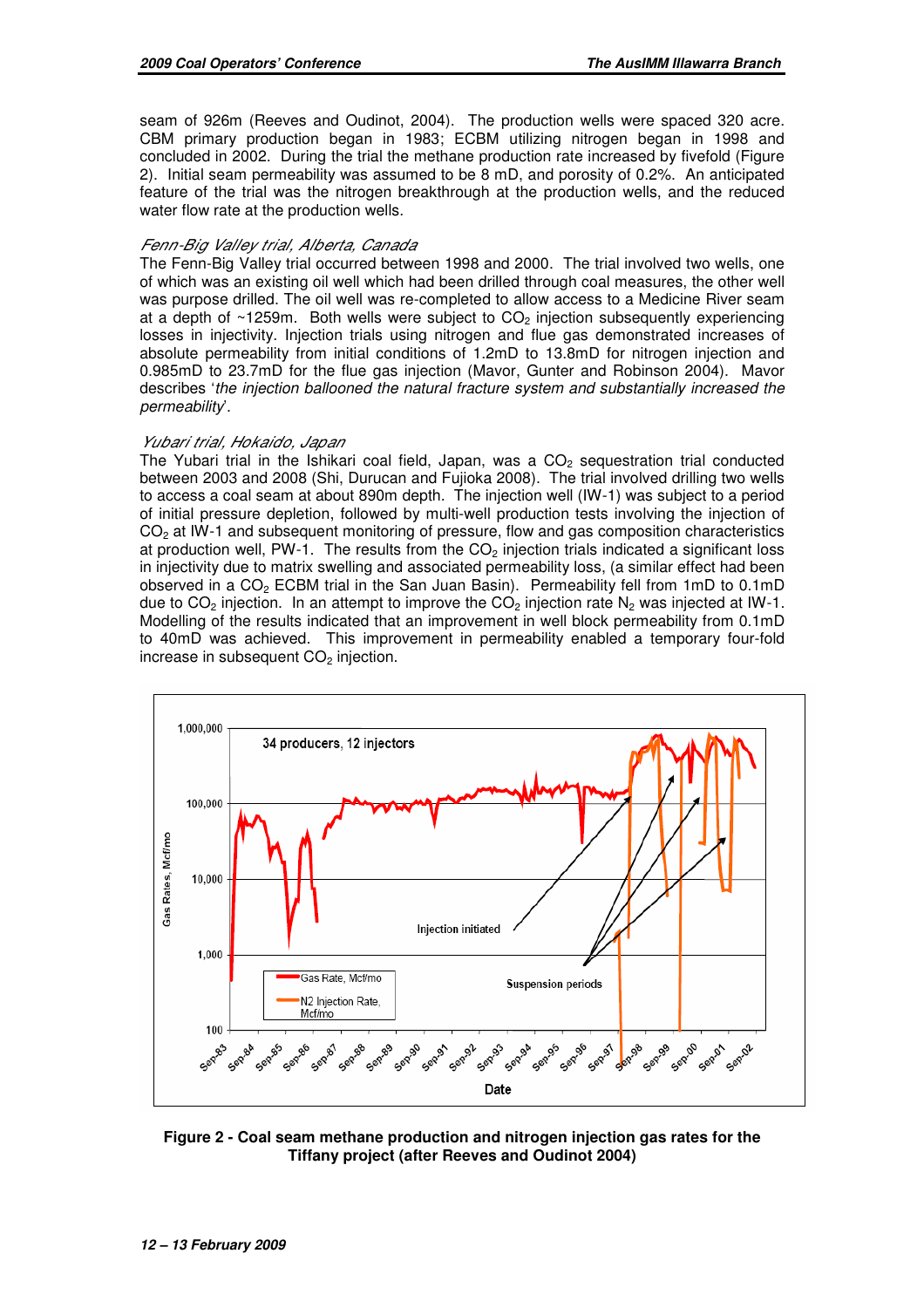The trials all indicate improved permeability resulting from nitrogen injection, in the case of the Tiffany trial improved gas production. On the basis of the theoretical affect of nitrogen as an injectant in an enhanced gas system and from the ECBM field trial results it is reasonable to assume similar effects may be achievable in coal mine gas drainage systems.

## **CONCEPTUAL APPLICATION TO COAL MINE GAS DRAINAGE SYSTEMS**

Coalmine gas drainage system may be considered as either surface based or underground based. Surface drainage systems in Australia predominantly utilise surface to inseam (SIS) holes, using medium radius drilling techniques. Underground drainage systems involve drilling groups of horizontal holes typically <600m long from purpose driven stubs off development roadways.

## **Surface Drainage Systems**

SIS holes involve the drilling of an inclined hole from the surface through overburden to enter the target seam at close to seam dip. After entering the seam, the SIS hole is drilled to intersect a vertical well typically 1-2 km down dip. A pump is installed in the vertical well to dewater the SIS hole. The use of vertical wells independent of a SIS lateral for pre-drainage is not common in the Australian coal mining industry. SIS holes are generally drilled parallel to development roadways. The ability to conduct SIS drilling from the surface provides the opportunity for drainage times to be several years.

Where parallel SIS holes are prepared for pre-drainage of a proposed development roadway a simple application of enhanced gas recovery would be to use one SIS hole as an injector and on SIS hole as a producer well (Figure 3). This geometry is likely to have effective drainage between the wells, ie the coal in which the proposed development roadway is to be driven, however may be less effective in draining seam gas in the longwall block side of the SIS holes. This arrangement may be suited to an environment where a high risk of frictional ignition is present.

The same configuration of gas drainage wells may be used in relation to specific regions identified with inadequate drainage. When gas drainage is being conducted primarily for management of an outburst hazard, development roadway drivage is prohibited unless residual gas contents are below pre-established outburst threshold values. The gas content residual value is often determined by a vertically cored borehole into the pillar in advance of the development drivage.

High residual gas contents may arise due to lack of drainage time; unusually high virgin gas content or unusually low localised permeability. Where a 'compliance' core returns a result that is not below the outburst threshold value the options available to mine management are to allow more time for gas drainage to occur, to drill further gas drainage holes from underground to accelerate the drainage, or to adopt a remote mining technique such as shotfiring. Each option has significant scheduling and cost implications for longwall operations. An alternative may be to use an enhanced gas recovery process utilizing the compliance borehole as an injection well (Figure 4).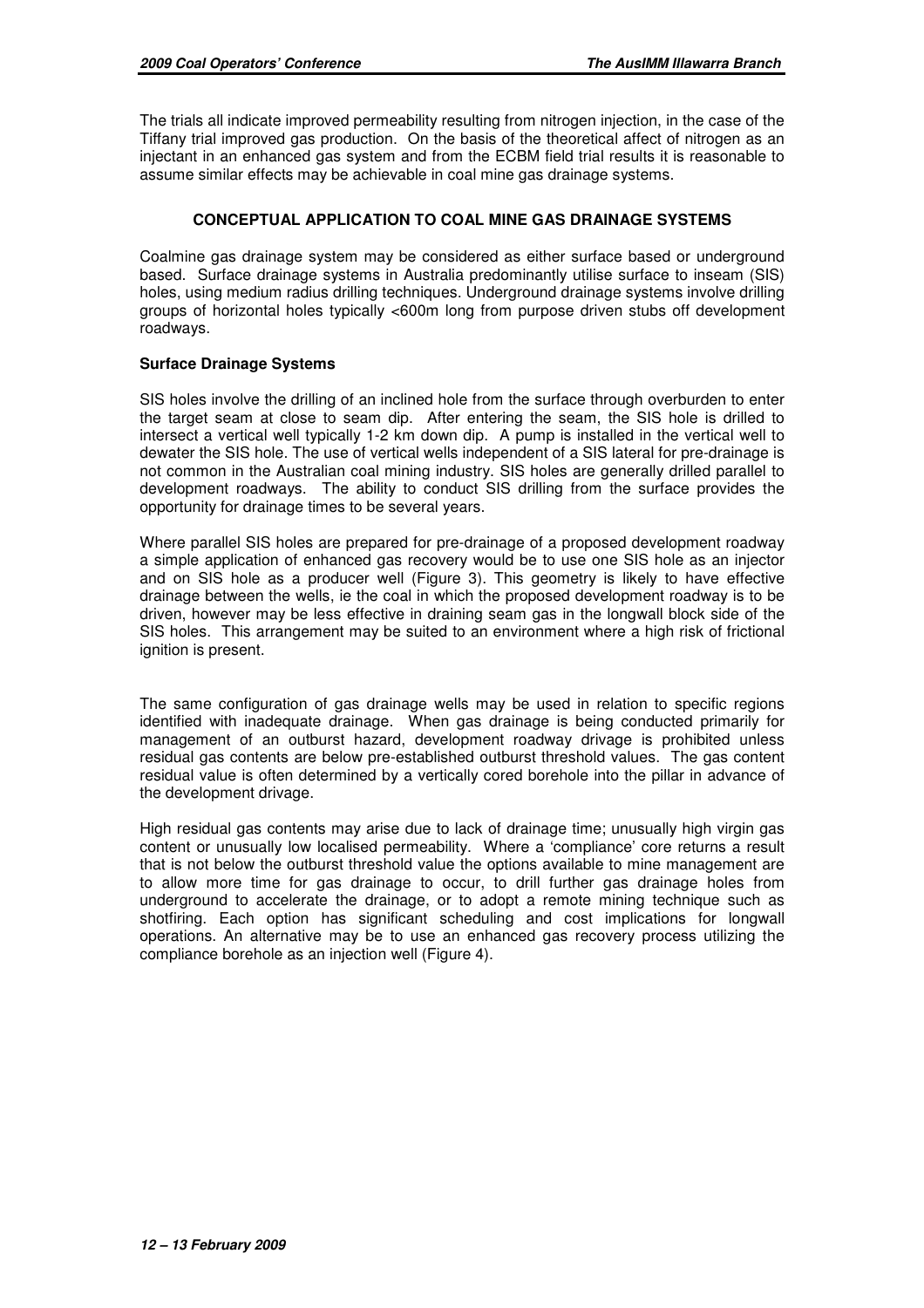

**Figure 3 - Parallel SIS holes as injector and producer wells** 



**Figure 4 - Use of a compliance borehole for localised enhanced gas drainage** 

# **Underground Gas Drainage Applications**

Underground drainage is often conducted where there is inadequate lead time for surface drainage; where access to surface drilling locations are impractical; or where depth of cover makes drilling cost prohibitive. Due to practical considerations underground gas drainage holes are typically 300-600m long. The restriction of the hole length has implications for the drainage time available. The reduced gas drainage time is generally offset by reducing spacing between drainage holes (typically 50-70m). In coal mining environments where U/G gas drainage is conducted to manage outbursts similar problems may arise as described above. An enhanced gas drainage system utilizing an underground gas drainage layout may be feasible using alternate drainage holes as injectors (Figure 5). Such an approach would be subject to problems associated with highly heterogeneous seam conditions i.e. localised faulting allowing rapid breakthrough of the injectant to the producing hole. Furthermore the proximity of the hole collars may lead to rapid breakthrough and reduce flow at inbye sections of the hole.

In a gas drainage environment of very low permeability (<0.01md) achieving two phase drainage condition may be difficult (the permeability being so low that water flow in the cleat is minimal). In such conditions an injector/production borehole arrangement may not be effective; an alternative may be to adopt a 'huff-puff' process of cyclic injection then bleeding off of the injectant/seam gas mix. The procedure would be continued until the localised permeability had improved to allow an injector/production borehole arrangement.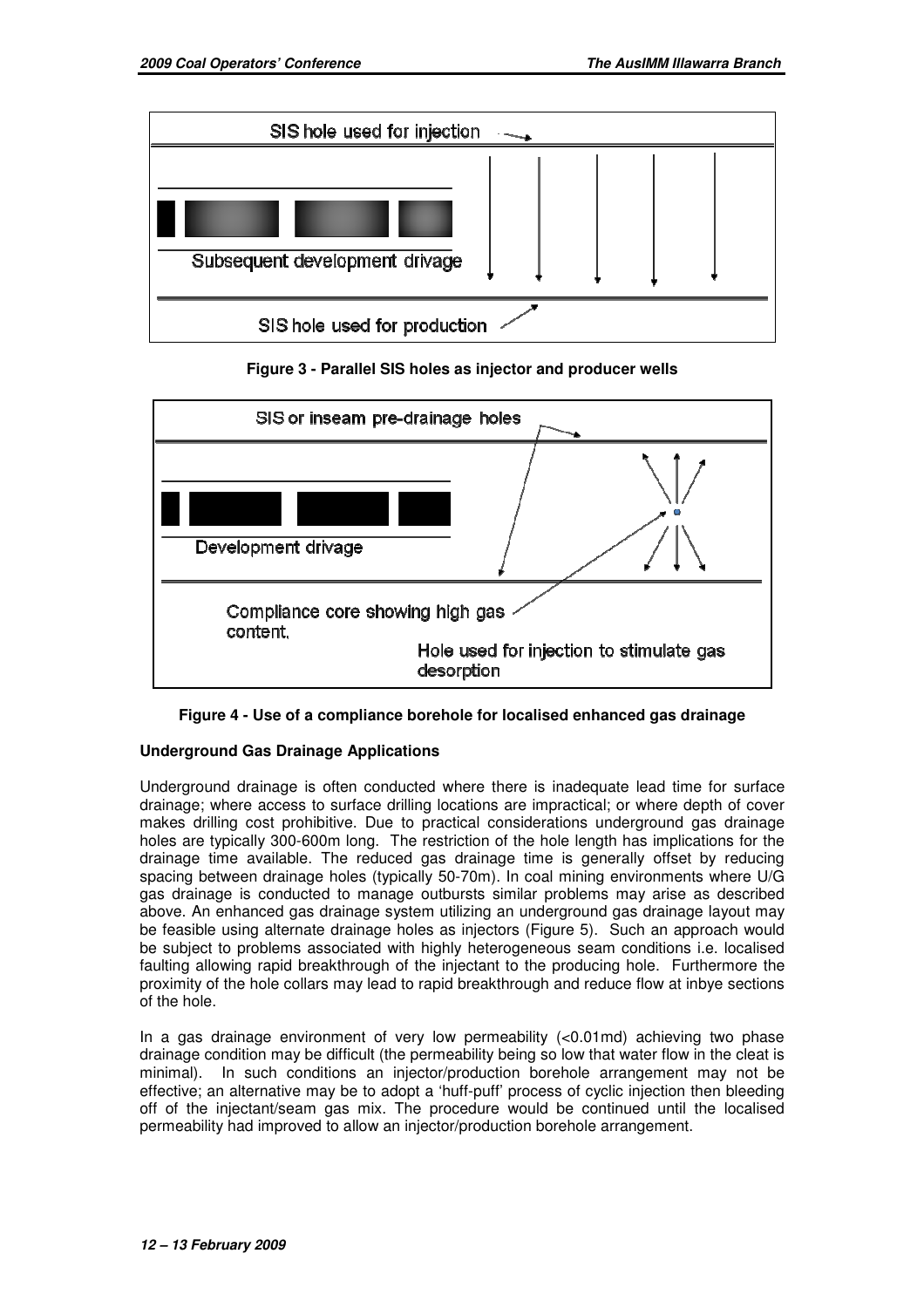

## **Figure 5b - Schematic layout for an underground enhanced gas drainage layout**

#### **Injector Operational Considerations**

The operational pressure of an injector is typically close to hydrostatic pressure in the reservoir. In a reservoir that already undergone some pressure depletion such as an existing surface gas drainage installation, the pressure of the injectant gas would be greater that the pore pressure of the region to be subject to enhanced gas recovery.

Bowen basin coal mine surface gas drainage operations have typically 150-250m of cover. Injectant pressures of 1-2 MPa would be feasible where primary production had been undertaken. Illawara coal mines typically operate in the Bulli seam at initial gas contents of 10-20  $m^3/t$ . Hargraves (1995) reported that insitu gas pressures of 4 MPa have been measured at Appin Colliery, Lama (1995) states pressures of up to 4.6 MPa have been measured underground in the Bulli seam.

#### **Infrastructure**

Existing underground compressed air ranges operate at ~700 kPa using victualic type couplings. Operating a compressed air victualic range to transport compressed nitrogen would be feasible up to 1.2 MPa. At the depth of workings of most Australian mines, a gas drainage system in primary production could be expected to have a pore pressure of less than 1.2 MPa.

The surface facilities of typical SIS wells use ANSI 300 fittings, with a maximum pressure rating of 4.65 MPa (675 psi). Compressors are available for operation at 3.4 MPa and 420 l/s.

Application of an injectant gas would be comparatively simple at pressure less than 1.2 MPa for underground operation and up to 3.4 MPa for a surface installation. Higher operating pressures may be possible but would require purpose designed standpipes and delivery pipework for underground applications, and wellhead arrangements and compression facilities for surface applications.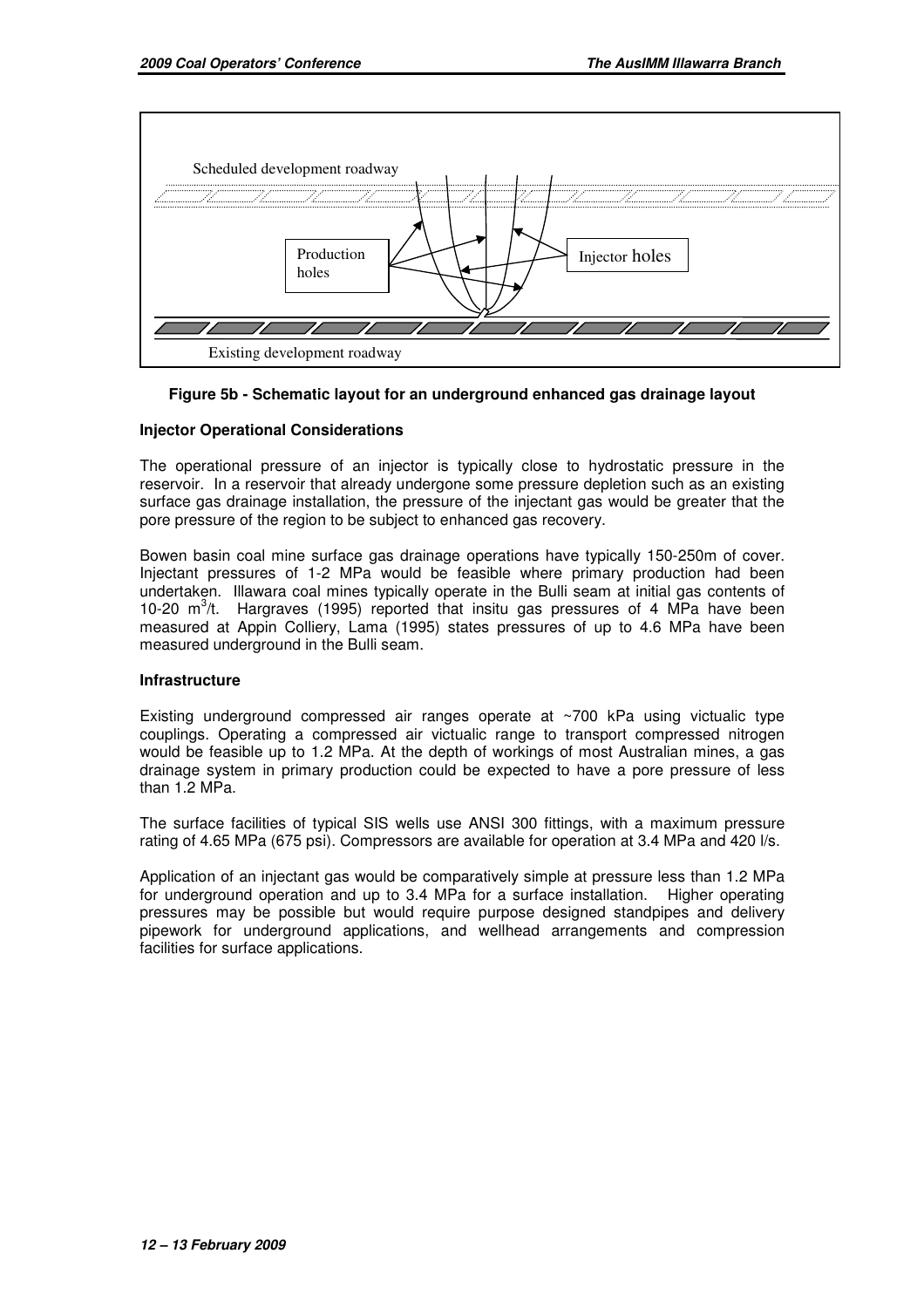#### **Injectant gas source**

Coal mines in the Bowen Basin routinely use inert gasses to accelerate the transition of newly sealed goafs to non-explosive atmospheres. The inertisation involves injection of nitrogen or flue gas to displace or dilute oxygen in goaf regions. Facilities for the production of inert gasses (routine and emergency) include liquid nitrogen systems, membrane nitrogen systems and flue gas generators.

Liquid nitrogen systems are comparatively expensive and suffer from cryogenic (hazardous goods) transport limitations. The latter issue would be particularly significant for continuity of supply to Bowen Basin mine sites.

Existing flue gas generators are not directly suitable for enhanced gas recovery at mine sites. Flue gas contains nitrogen as well as  $CO<sub>2</sub>$  however requires a catalytic converter to remove residual oxygen and scrubbers to remove carbonic acid. Use of flue gas as an injectant in a coal mine enhanced gas recovery system would require careful management to avoid generating problematic  $CO<sub>2</sub>$  concentrations in the coal reserve.

Membrane nitrogen filtration systems are in use at mines in the Bowen Basin and Hunter valley. The "AMSA" membrane units generate nitrogen at ~97% purity and an outlet pressure of 900 KPa. Units in use in the mining industry have flow rates of 120 and 500 l/s. Use of membrane systems currently at mine sites is considered feasible as a source of injectant gas for enhanced gas recovery. The membrane units are self contained and have good reliability and require only a power supply to operate (Figure 6).



**Figure 6 - "AMSA" Membrane filter at a Hunter Valley Coal Mine** 

**SUMMARY**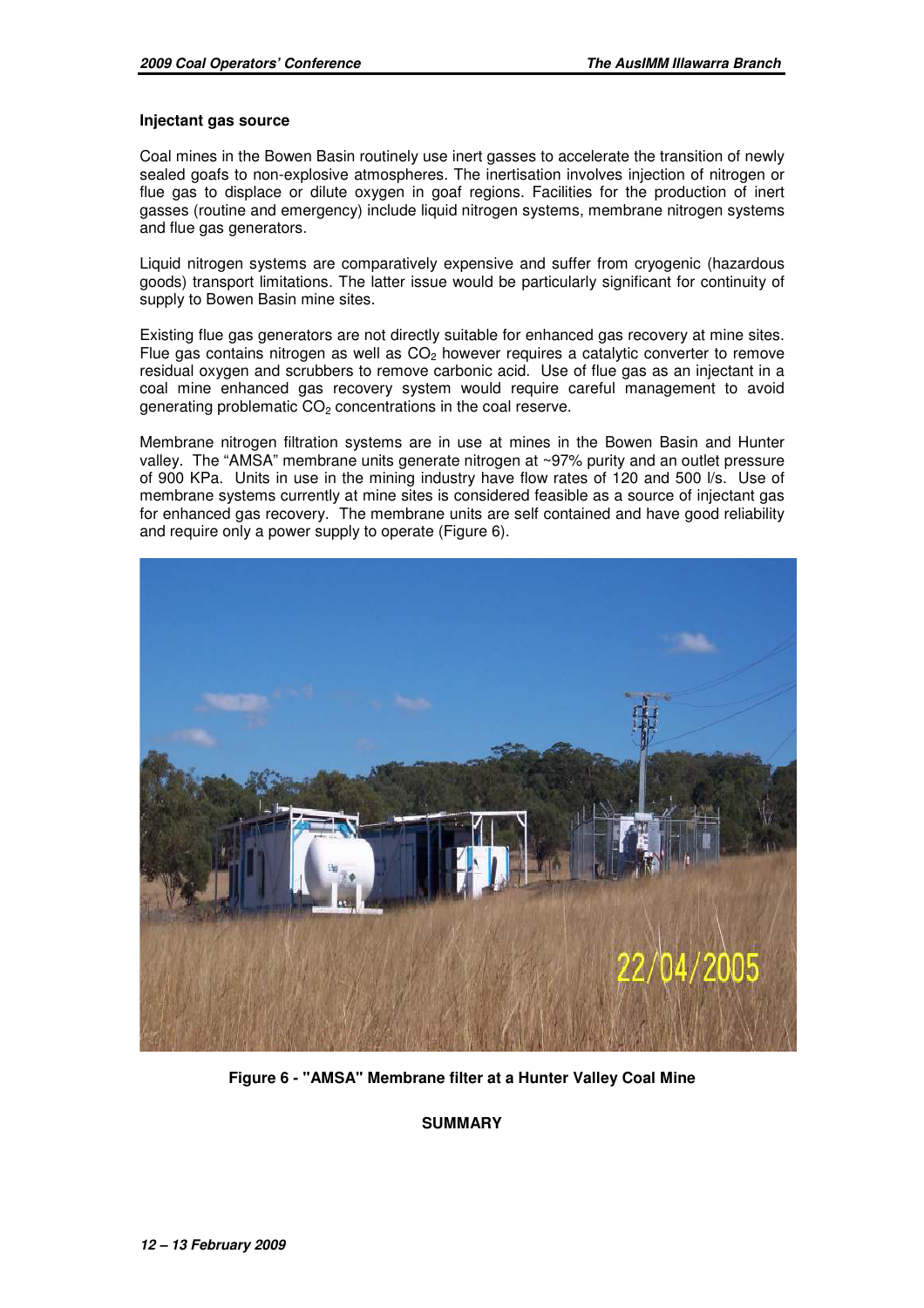Enhanced gas recovery in coal mine gas drainage operations has the potential to be a step change in drainage practice. Drainage in low permeability conditions and low residual gas level objectives, which had hitherto been impractical, appears technically feasible.

Implementation of an enhanced gas recovery scheme at a minesite where primary gas production is being conducted (pressure depletion) and seam pore-pressures are below 900 kPa offers no insurmountable problems.

The next stage of this research will involve detailed site charaterisation and field trial preparation with a view to undertaking a field trial mid 2009.

#### **ACKNOWLEDEMENTS**

The first author wishes to acknowledge the support of the Australian Coal Association Research Program (ACARP) for both project C17056 and his PhD scholarship award C18003. The research work and PhD studies are carried out under joint supervision of the other co-authors in the paper.

#### **REFERENCES**

- Black, D. (2007). Gas Management Challenges at Westcliff Colliery, [online]. From: http://www.uow.edu.au/eng/outburst/presentations\_publications/outburst\_2007/DBlack-07.html [Accessed 29 October 2008].
- Brunner, D, Schwoebel, J (2007). In-mine methane drainage strategies. American Longwall, May pp 38-39.
- CSIRO Petroleum (2003). SIMED-II Multicomponent Coalbed Methane Gas Simulator, Procedures Manual.
- Gray, I. (1987). Reservoir Engineering in Coal Seams: Part 1-The Physical Process of Gas Storage and Movement in Coal Seams. SPERE (February 1987) 28.
- Hargraves, A J, (1995). Some properties of coals containing gas and some related incidents, International Symposium cum Workshop on Management and Control of High Gas Emissions and Outburst in Underground Coal Mines 2005, Wollongong, Australia.
- Lama, R. D. (1995). Safe gas content threshold value for safety against outbursts in the mining of the Bulli seam. International Symposium cum Workshop on Management and Control of High Gas Emissions and Outbursts in Underground Coal Mines 2005, Wollongong, Australia.
- Mavor, M J, Gunter, W D, (2004). Secondary Porosity and Permeability of Coal vs. Gas Composition and Pressure. SPE Annual Technical conference and Exhibition. Houston. SPE 90255.
- Mavor, M J, Gunter, W D and Robinson, J R, (2004). Alberta Multiwell Micro-Pilot Testing for CBM Properties, Enhanced Methane Recovery and CO2 Storage Potential. SPE Annual Technical Conference and Exhibition 2004. Houston. SPE 90256.
- Packham, R, (2005). Experience With Production in a Gassy Environment, Oaky North Mine, in Proceedings of 8th International Mine Ventilation Congress 2005, Brisbane, Australia.
- Palmer, I, and Mansoori, J, (1998). How Permeability Depends on Stress and Pore Pressure in Coalbeds: A New Model. SPE Annual Technical Conference and Exhibition, Denver, SPE 52607.
- Puri, R, and Yee, D (1990). Enhanced Coal Bed Methane Recovery. SPE 65th Annual Technical Conference and Exhibition, New Orleans. SPE 20732.
- Reeves, S and Oudinot, A, (2004). The Tiffany Unit  $N_2$  ECBM Pilot: A Reservoir Modelling Study. Topical Report U.S. Department of Energy, DE-FC26-0NT40924.
- Reeves, S, Davis, D,W and Oudinot, A,Y, (2004). A Technical and Economic Sensitivity Study of Enhanced Coalbed Methane Recovery and Carbon Sequestration in Coal. Topical Report, U.S. Department of Energy, DE-FC26-00NT40924.
- Robertson, B. (2008). Personal communication, R Packham, 10 November.
- Seidle, J P, Jeansonne, M, W and Erickson,D,J, (1992). Application of Matchstick Geometry to Stress Dependant Permeability in Coals. SPE Rocky Mountain Regional Meeting, Casper, Wyoming, SPE 24361.